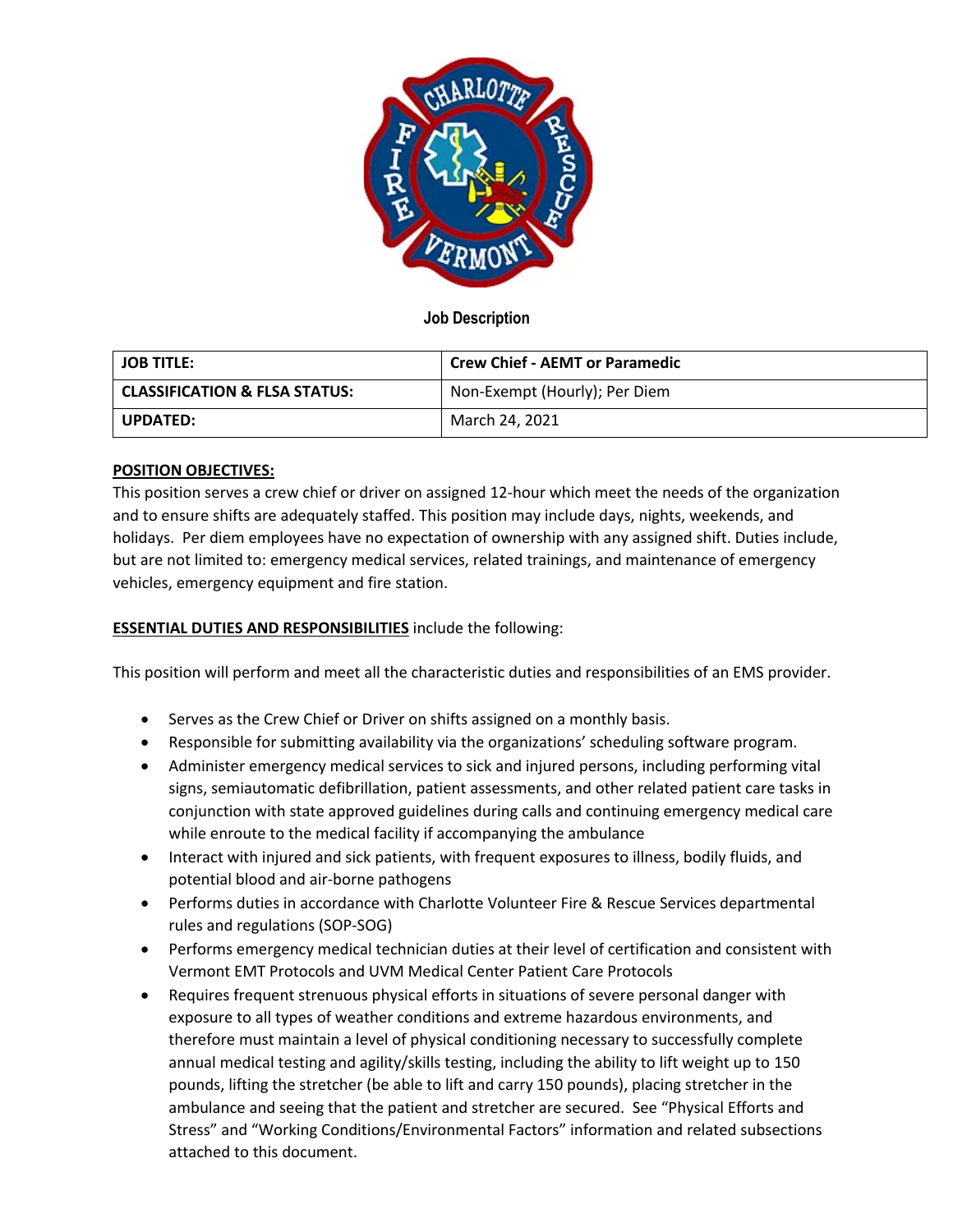- Restocks and Replaces Used Supplies
- Cleans all equipment following appropriate disinfecting procedures
- Perform daily emergency apparatus and equipment inspections to ensure proper service of all equipment, including minor maintenance and repairs, and apparatus and equipment tests
- Conduct daily routine station maintenance in accordance with established schedule
- Performs in depth monthly documented ambulance inspections in accordance with Vermont EMS Rules.
- Participates in assuring that station office, meeting areas, living space, ambulance bays and laundry room are always neat and clean.
- Order station and medical supplies as needed.
- Operate all emergency equipment to include ambulance and specialized rescue equipment
- Attend Department training programs, other continuing education, and refresher training programs as required by employers, medical control, licensing or certifying agencies. May instruct be asked to provide instruction by supervisors at such trainings.
- Maintain positive public relations while participating in conducting prevention programs and other related educational activities
- Make frequent contact with general public, municipal emergency service agencies and other private agencies when responding to fire and emergency medical incidents
- May be involved in activities on a routine basis where patient medical information and other information is sensitive in nature and must be kept confidential
- Assists with community outreach program that can be used in schools and in the community to enhance understanding of the values and goals of the Rescue Service and promotes understanding of the challenges facing the Rescue Services.
- With the Rescue Officers and Training Officer assures that proper orientation is provided for new staff
- Other duties as assigned

### **SUPERVISION RECEIVED**

Reports to, evaluated by, and receives direction from Deputy Chief.

#### **SUPERVISORY RESPONSIBILITIES:**

This not a supervisory role.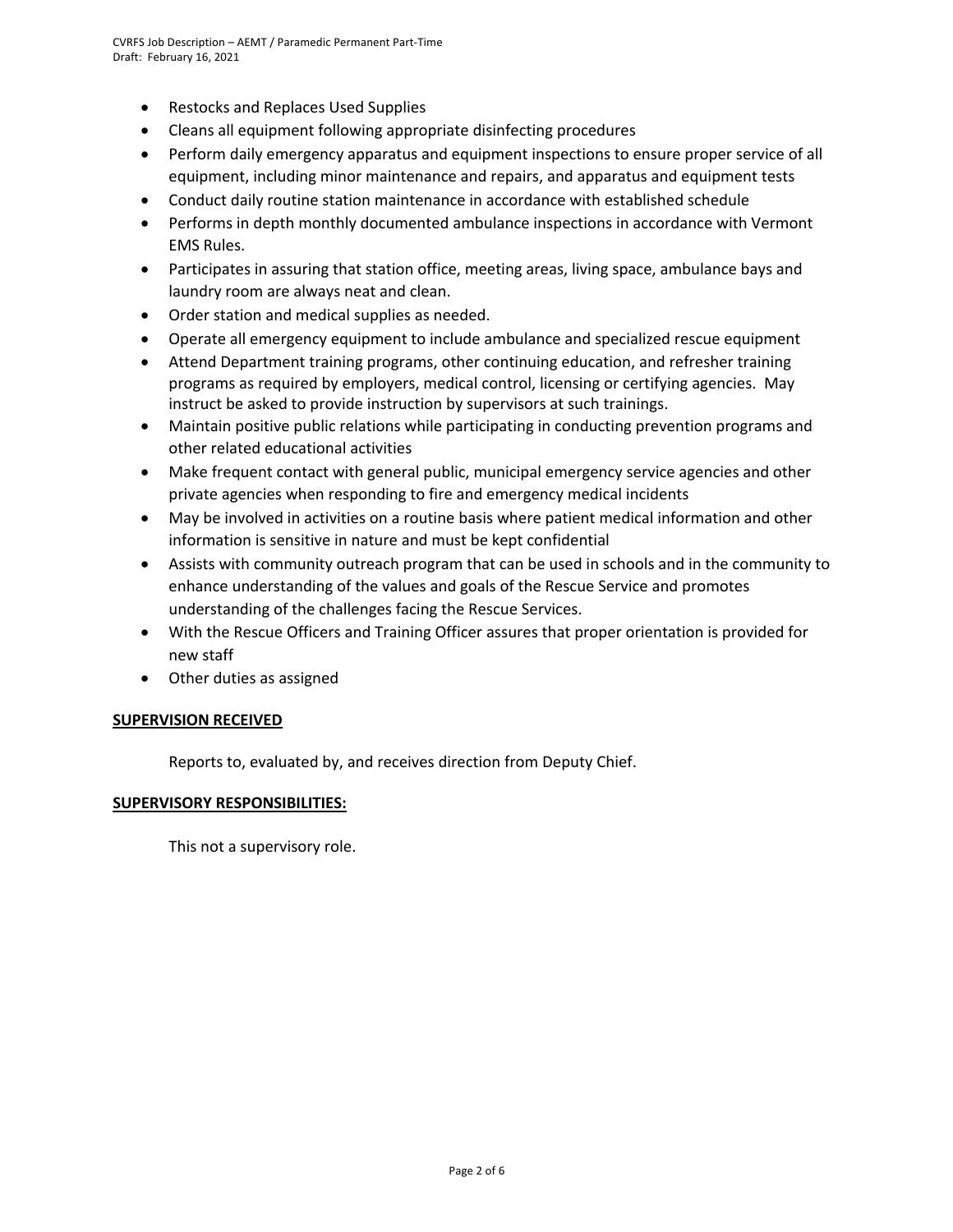**QUALIFICATIONS:** To perform this job successfully, an individual must be able to perform each essential duty satisfactorily, in addition to the following:

Must be at least 18 years of age, valid VT-EMS Advanced AEMT required – Paramedic preferred, NREMT Certified, minimum 2 years as an EMS crew chief.

Must also have:

- Thorough knowledge of EMS and firefighting principals, equipment, and techniques
- The ability to obtain a working knowledge of Departmental policies and procedures
- The ability to operate ambulances and other emergency vehicles
- The ability to perform continuous strenuous effort for extended periods of time under hazardous conditions and adverse weather conditions
- Working knowledge of the town layout and streets in Charlotte and other service areas as applicable
- The ability to effectively communicate both orally and in writing
- Understand and follow oral and written instructions in the English language
- The ability to rely on sense of sight and hearing to help determine the nature of an emergency and make operational decisions
- The ability to comprehend and make inferences from written material in the English language
- Background check required
- Valid Driver's License
- Dependability being reliable, punctual, responsible, and fulfilling obligations.
- Self-Control maintaining composure, keeping emotions in check, controlling anger, and avoiding aggressive behavior, even in very difficult situations.
- Stress Tolerance accepting criticism and dealing calmly and effectively with high stress situations.
- Cooperation being pleasant with others on the job and displaying a good-natured, cooperative attitude.
- Concern for Others being sensitive to others' needs and feelings and being understanding and helpful on the job.
- Attention to Detail being careful about detail and thorough in completing work tasks.
- Integrity being honest and ethical.
- Adaptability/Flexibility being open to change (positive or negative) and to considerable variety in the workplace.

*This job description in no way states or implies that these are the only duties to be performed by an employee occupying this position. Employees may be required to perform other related duties as assigned, to ensure workload coverage. Employees are required to follow any other job-related instructions and to perform any other job-related duties requested by their supervisor. This job description does not constitute an employment agreement between the employer and employee and is subject to change by the employer as the organizational needs and requirements of the job change. The job specification requirements stated are representative of minimum levels of knowledge, skills, and abilities to perform this job successfully. Any satisfactory equivalent combination of experience and training which ensures the ability to perform the work may substitute for the above so that the employee will possess the abilities or aptitudes to perform each duty proficiently.*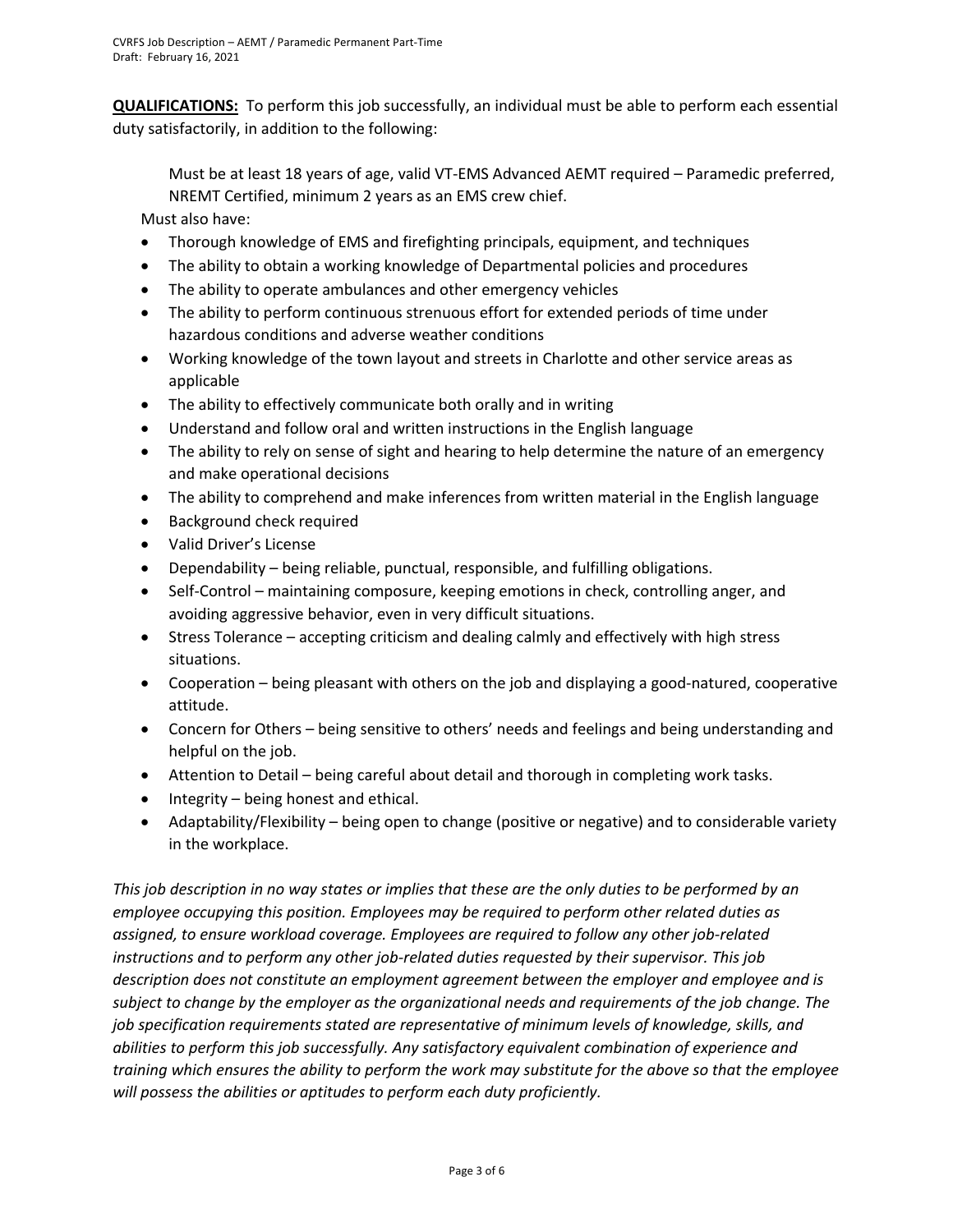CVRFS Job Description – AEMT / Paramedic Permanent Part-Time Draft: February 16, 2021

*This general outline illustrates the type of work, which characterizes the Job Classification. It is not designed to cover or contain a comprehensive listing of activities, duties, responsibilities, and qualifications that are required of the employee. Other duties, responsibilities and activities may change or be assigned at any time with or without notice. Reasonable accommodations may be made to enable individuals with disabilities to perform the essential functions.*

……………………………………………………………………………….……………..

I acknowledge I have received a copy of this job description. I further acknowledge that I have reviewed this job description and I understand all my job duties and responsibilities. I am able to perform the essential functions as outlined. I understand that my job may change on a temporary or regular basis according to the needs of CVFRS without it being specifically included in my job description. If I have any questions about the job duties not specified on this job description that I am asked to perform, I should discuss them with my immediate supervisor, the Chief or the Business Operations Manager.

I have discussed any questions I may have had about this job description prior to signing this form.

Employee's Signature **Date** Date Date Date

Employee's Name (please print)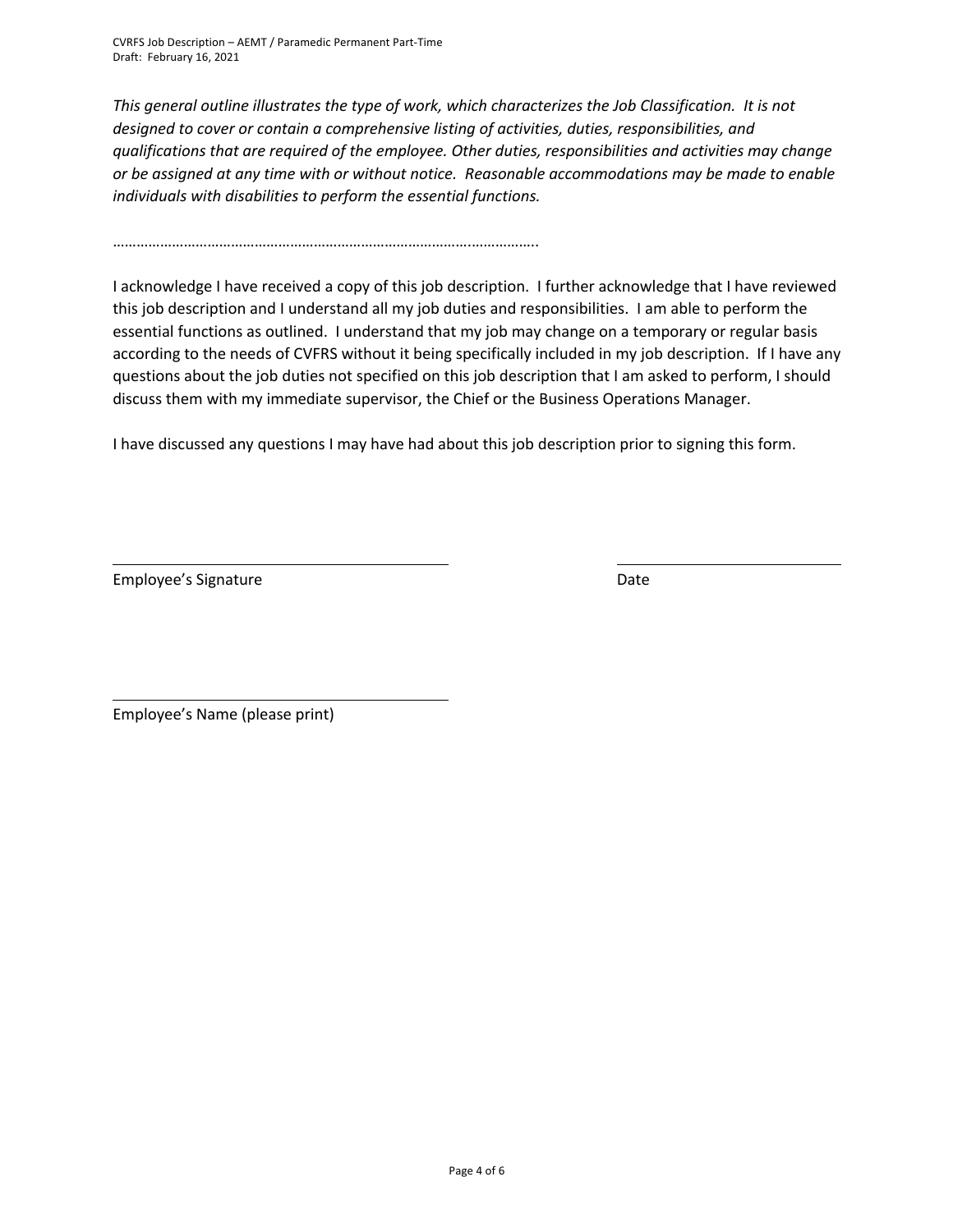**PHYSICAL EFFORT AND STRESS**. Employee must have the physical ability to perform the essential functions of the job as outlined above, in addition to the following (Indicate appropriate code below):

| <b>Frequency</b>      | Code | <b>Description</b>                                                  |
|-----------------------|------|---------------------------------------------------------------------|
|                       |      |                                                                     |
| <b>Sometimes</b>      |      | activity may exist sporadically, but not on a consistent basis.     |
| <b>Occasionally</b>   | O    | activity exists on a consistent basis for less than 1/3 of the time |
| <b>Frequently</b>     | F.   | activity exists from 1/3 of the time up to 2/3 of the time          |
| Constantly            | C    | activity exists for 2/3 or more of the time                         |
| <b>Not Applicable</b> | N/A  | activity is not present in the position                             |

|                                    | Frequency<br>Code | Essential                 | Not<br>Essential |
|------------------------------------|-------------------|---------------------------|------------------|
| <b>SITTING</b>                     | F                 | $\pmb{\chi}$              |                  |
| <b>STANDING</b>                    | $\mathsf{C}$      | $\boldsymbol{\mathsf{X}}$ |                  |
| <b>WALKING</b>                     | F                 | $\mathsf{X}$              |                  |
| <b>SEEING</b>                      | $\mathsf{C}$      | $\pmb{\mathsf{X}}$        |                  |
| <b>HEARING</b>                     | $\mathsf{C}$      | $\mathsf{X}$              |                  |
| <b>TALKING</b>                     | F                 | X                         |                  |
| DEXTERITY (hands/fingers)          | $\mathsf{C}$      | $\mathsf{X}$              |                  |
| USE OF COMPUTERS AND EQUIPMENT     | $\mathsf{O}$      | $\pmb{\mathsf{X}}$        |                  |
| <b>LIFTING</b>                     |                   |                           |                  |
| Up to 150 lbs.                     | $\mathsf{O}$      | $\mathsf{X}$              |                  |
| 150+ lbs.                          | O                 |                           | X                |
| <b>CARRYING</b>                    |                   |                           |                  |
| up to 75 lbs.                      | $\mathsf F$       | $\pmb{\mathsf{X}}$        |                  |
| $75+$ lbs.                         | O                 |                           | X                |
| <b>BENDING/STOOPING</b>            | F                 | $\pmb{\mathsf{X}}$        |                  |
| PUSHING/PULLING                    | F                 | $\sf X$                   |                  |
| <b>TWISTING</b>                    | $\mathsf F$       | $\mathsf{x}$              |                  |
| <b>CLIMBING</b>                    | $\mathsf{O}$      | $\pmb{\mathsf{X}}$        |                  |
| <b>BALANCING</b>                   | $\overline{O}$    | $\overline{\mathsf{X}}$   |                  |
| <b>CROUCHING</b>                   | F                 | X                         |                  |
| <b>KNEELING</b>                    | $\mathsf{S}$      | $\mathsf{X}$              |                  |
| <b>CRAWLING</b>                    | S                 |                           | $\mathsf{x}$     |
| REACHING (i.e., overhead)          | F                 | $\overline{\mathsf{X}}$   |                  |
| <b>HANDLING</b>                    | F                 | X                         |                  |
| <b>DRIVING</b>                     | F                 | $\mathsf{\overline{X}}$   |                  |
| REPETITIVE MOVEMENTS (hands, feet) | F                 | $\pmb{\times}$            |                  |
| <b>MANAGING STRESS</b>             | F                 | $\overline{\mathsf{X}}$   |                  |
| <b>RESOLVING CONFLICTS</b>         | $\mathsf{O}$      | X                         |                  |